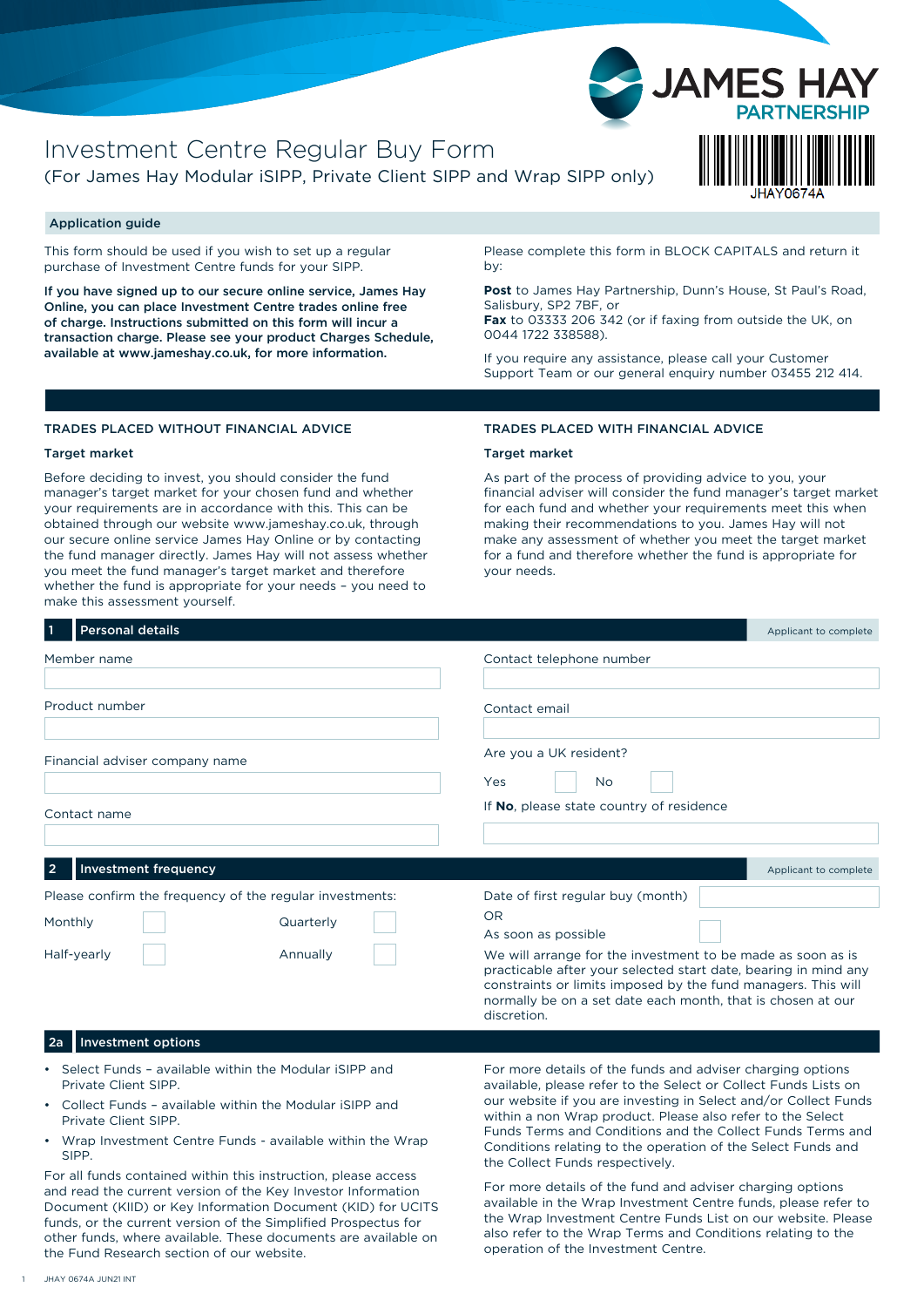#### 3 Source of funds and the complete of the complete of the complete of the complete of the complete of the complete of the complete of the complete of the complete of the complete of the complete of the complete of the comp

Please provide details of the source of funds you wish to use to make the investment.

## Product bank account

| Amount only  |  |  |  |
|--------------|--|--|--|
| $\mathbf{f}$ |  |  |  |



PLEASE NOTE: If source of funds is not the product bank account, this may delay your investment being made.

## **3a** Investment Centre funds **Applicant to complete** the complete of the complete of the complete of the complete of the complete of the complete of the complete of the complete of the complete of the complete of the compl

Please provide the full details of each fund you wish to buy in the Investment Centre.

| Wrap, Select or<br>Collect fund | Fund provider | Fund name | ISIN code <sup>1</sup> | Accumulation/Income <sup>2</sup><br>(please state A or I) | Gross investment<br>amount $(E)$ <sup>3</sup> | Initial adviser charge<br>$% ^{4}$ |
|---------------------------------|---------------|-----------|------------------------|-----------------------------------------------------------|-----------------------------------------------|------------------------------------|
|                                 |               |           |                        |                                                           |                                               |                                    |
|                                 |               |           |                        |                                                           |                                               |                                    |
|                                 |               |           |                        |                                                           |                                               |                                    |
|                                 |               |           |                        |                                                           |                                               |                                    |
|                                 |               |           |                        |                                                           |                                               |                                    |
|                                 |               |           |                        |                                                           |                                               |                                    |
|                                 |               |           |                        |                                                           |                                               |                                    |
|                                 |               |           |                        |                                                           |                                               |                                    |
|                                 |               |           |                        |                                                           |                                               |                                    |
|                                 |               |           |                        |                                                           |                                               |                                    |

Total amount to be invested  $\mathsf E$ 

<sup>1</sup> The ISIN code can be found on the Wrap Investment Centre Funds List or SIPP Select and Collect Funds Lists available at www.jameshay.co.uk.

<sup>2</sup> If no preference has been made to share/unit class, we will not be able to proceed with the instruction, and your request will be delayed.

<sup>3</sup> The minimum investment into each fund is £1. (Note: This could vary subject to the fund manager's minimum).

⁴ The maximum initial adviser charge is 5% and must be within the maximum amount agreed by the client, as communicated to us on the Adviser Charges Form. We will not be able to pay any initial adviser charge without such client authority. Any recurring adviser charge is paid at the product level. Recurring adviser charges are not available at the fund level.